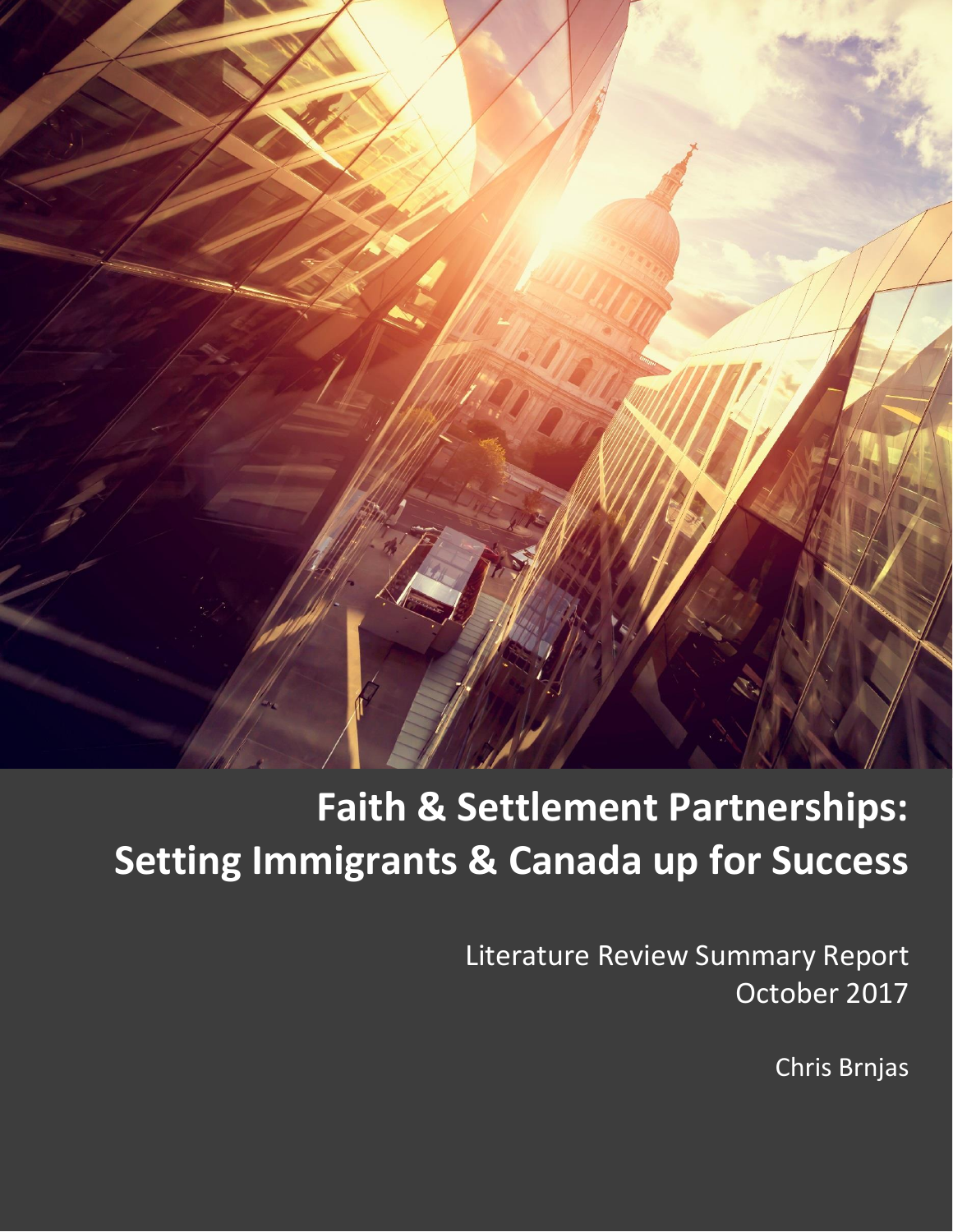Faith and Settlement Partnerships: Setting Immigrants and Canada up for Success is a research partnership intended to explore partnerships between faith-based and government-funded settlement organizations in Ontario. This two-year project is led by the Centre for Community Based Research (CCBR) and funded by the Social Sciences and Humanities Research Council of Canada (SSHRC). More information about this project can be found at:

#### www.communitybasedresearch.ca/Page/View/Faith & Settlement Partnerships

The project used multiple methods. Case studies were held within the local study sites (Toronto, Peel, Waterloo Region, London). Other methods included a literature review and a cross-site organizational survey. Reports were written for each method.

#### Research Partnership

| Rich Janzen         | Centre for Community Based Research                       |
|---------------------|-----------------------------------------------------------|
| Joanna Ochocka      | Centre for Community Based Research                       |
| Kyla English        | Centre for Community Based Research                       |
| Chris Brnjas        | Centre for Community Based Research                       |
| Jim Cresswell       | Ambrose University                                        |
| Ronald A. Kuipers   | Institute for Christian Studies                           |
| Héctor Acero Ferrer | Institute for Christian Studies                           |
| Michael Skaljin     | Interfaith Council of Peel                                |
| Huda Hussein        | London & Middlesex Local Immigration Partnership          |
| Mohammed Baobaid    | Muslim Resource Centre for Social Support and Integration |
| Elyas Farooqi       | Muslim Resource Centre for Social Support and Integration |
| Aamna Ashraf        | Peel Newcomer Strategy Group                              |
| Trisha Scantlebury  | Peel Newcomer Strategy Group                              |
| Idrisa Pandit       | Renison University College                                |
| Doug Binner         | The Salvation Army                                        |
| Victoria Esses      | The University of Western Ontario                         |
| Vera Dodic          | <b>Toronto Newcomer Office</b>                            |
| Mark Chapman        | Tyndale University College and Seminary                   |
| Giovanna Heron      | Tyndale University College and Seminary                   |
| Tara Bedard         | Waterloo Region Immigration Partnership                   |
| Sarah Best          | Wilfrid Laurier University                                |
| Ida Kaastra-Mutoigo | World Renew                                               |
| Cameron Klapwyk     | World Renew                                               |
|                     |                                                           |

Centre for Community Based Research (CCBR) 190 Westmount Road North, Waterloo, Ontario N2L 3G5 Phone: 519-885-1460 ext. 25293 E-mail[: rich@communitybasedresearch.ca](mailto:rich@communitybasedresearch.ca) Website: [www.communitybasedresearch.ca](http://www.communitybasedresearch.ca/)



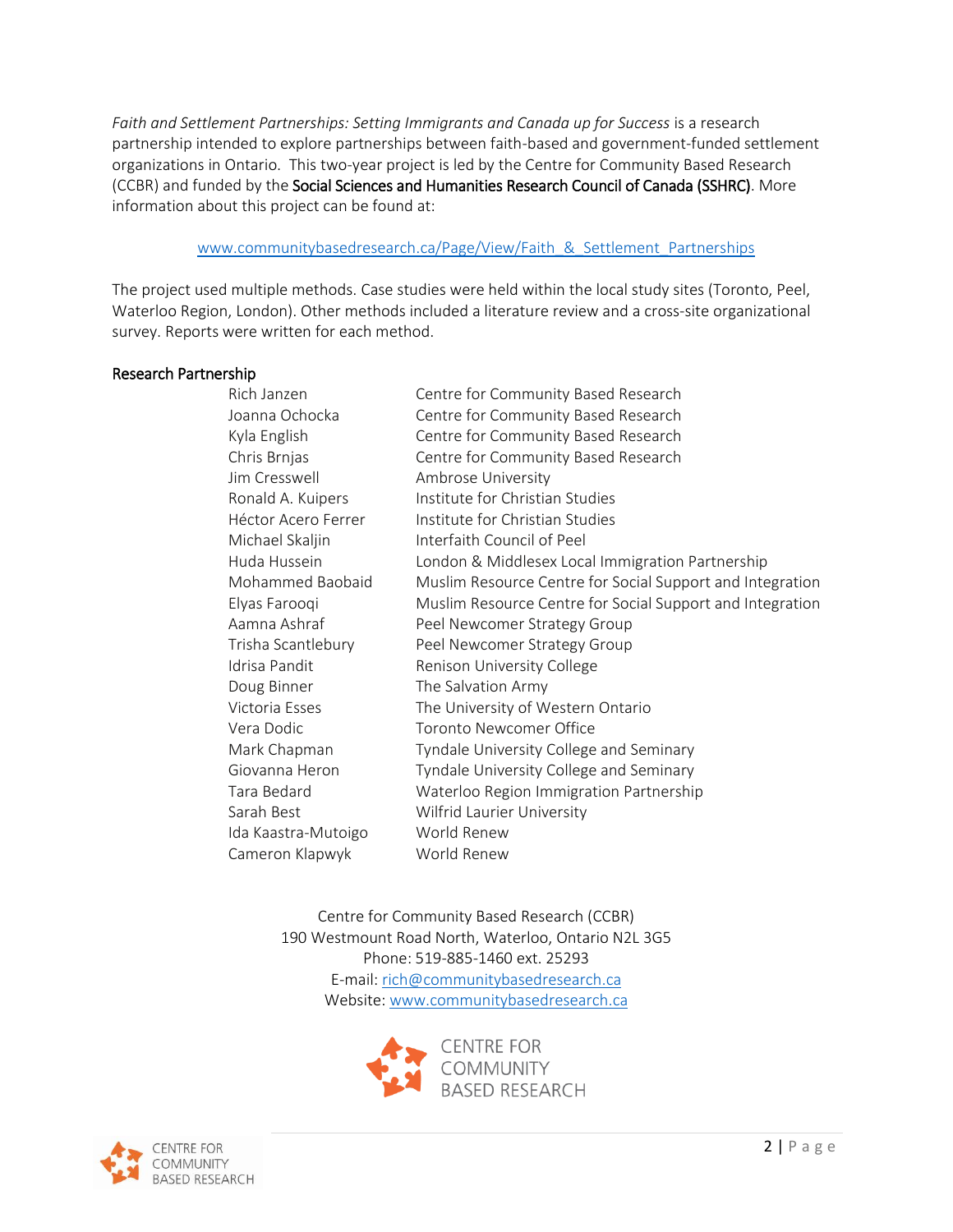#### **Table of Contents**

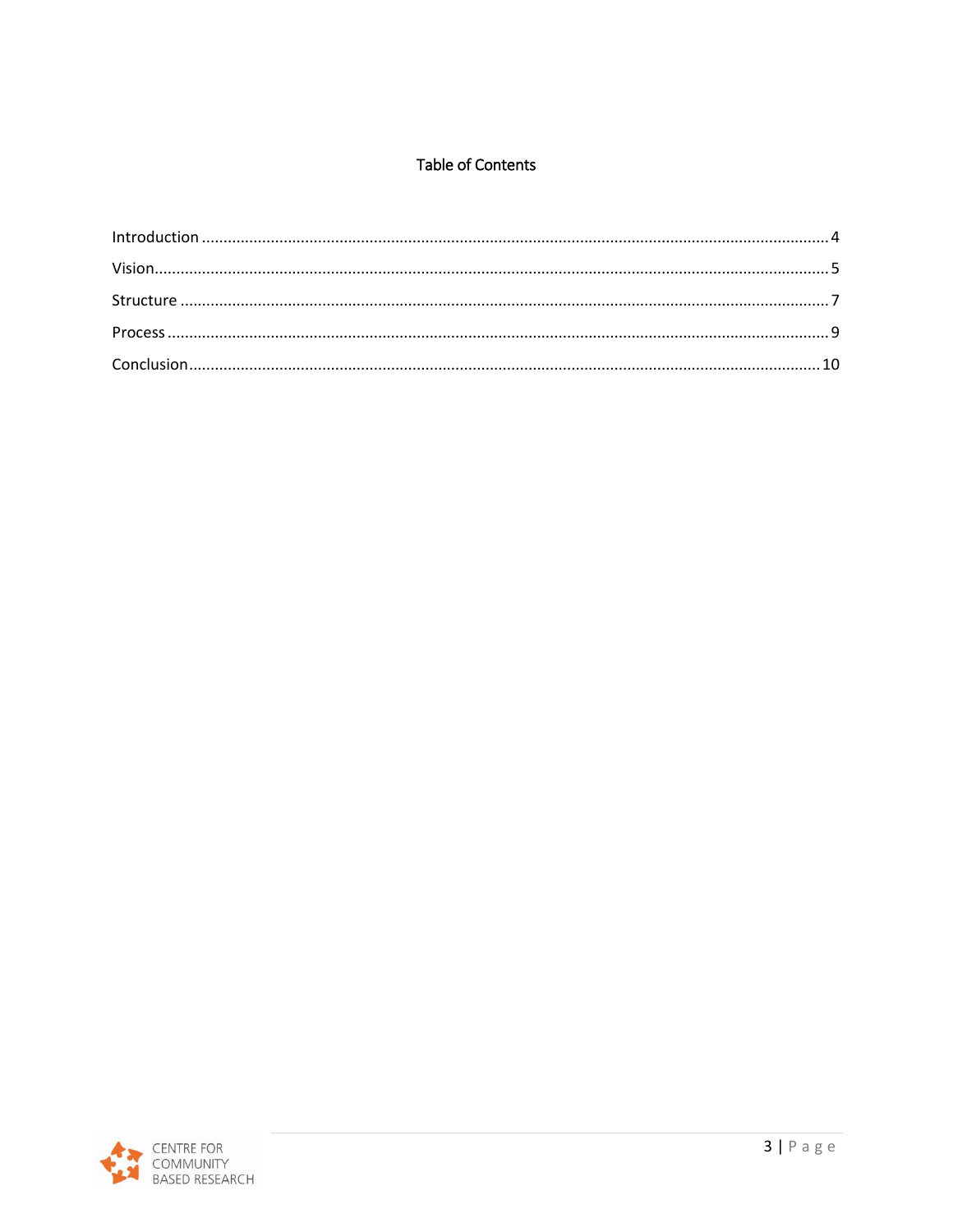# <span id="page-3-0"></span>**Introduction**

The following report was compiled in 2016-17 and reflects the findings of an international literature review on partnerships between government-funded settlement agencies and faith groups. This literature review was one method conducted in year one of a two-year national research project entitled "Faith and Settlement Partnerships: Setting Immigrants and Canada up for Success". The purpose of this project was to explore the role of faith and settlement partnerships in supporting the integration of newcomers, immigrants, and refugees across Canada. This literature review summary presents findings organized according to the project's three main research questions:

- 1. **To what extent are faith/settlement partnerships viewed positively? (vision)** \*What are the perceived opportunities and pitfalls for partnerships? \*What underlying motivations, values and aspirations inform these opinions? \*How and to what extent can differences in motivation/value/aspiration be navigated within policy and practice?
- 2. **What types of partnerships presently exist and how could they be improved? (structure)**

\*What benefits and challenges have emerged as a result of partnership activities? \*What types of partnership activities seem particularly promising? Why? \*What service gaps could faith/settlement partnerships be most effective in addressing?

3. **How can effective partnerships be better facilitated? (process)**

\*What roles could faith and settlement leaders each play in partnership building? \*How could collaborative program planning and policy development be encouraged? \*What training and professional developmental activities could be developed or shared? \*How could partnerships that support immigrants of faith be best evaluated?

The literature is still very new; there are many sources from 2015/2016 when the Syrian refugee crisis became an urgent issue on Canadian soil. As such, there is still much learning and documentation needed on this topic, particularly in terms of observing long-term implications and difficulties of faith and settlement partnerships. An increasing amount of literature exists that observes immediate activity, but more time is needed for information about the long-term effectiveness of partnerships between faith groups and government-funded settlement agencies.

Throughout the literature review process, hundreds of academic and grey literature sources (such as news articles and magazines) were reviewed. In the end, 52 pieces of literature were included because of their relevance to aiding and responding to the three main questions of vision, structure, and process.

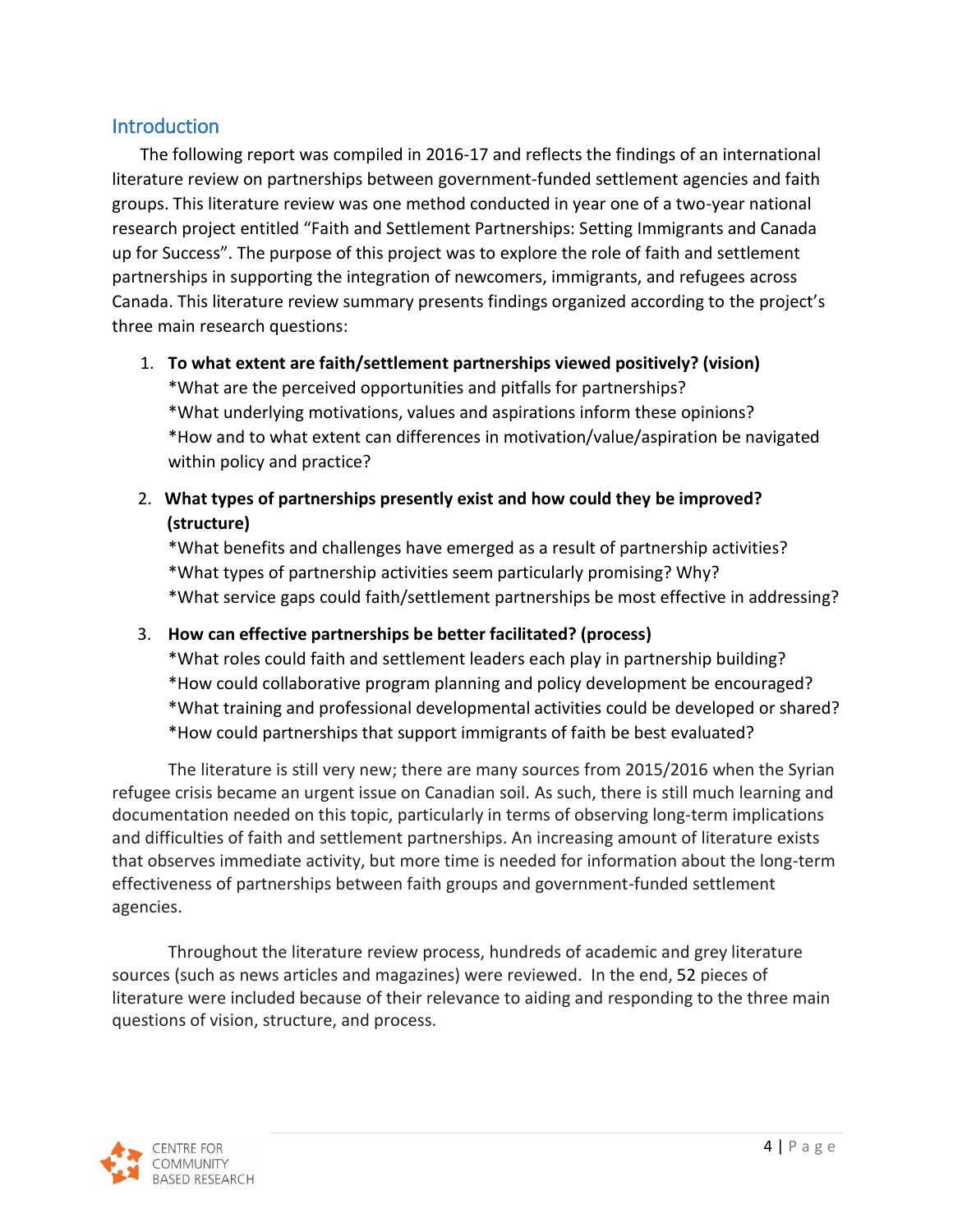# <span id="page-4-0"></span>**Vision**

# **To what extent are faith/settlement partnerships viewed positively? (vision)**

Vision gives background to why faith and settlement partnerships are pursued in the first place. How are these partnerships viewed, and what is the background that makes them easy or challenging to implement? Within the literature there is broad material about vision, particularly from a theoretical perspective, that transcends the specific topic of faith and settlement partnerships. It is important to investigate cultural, religious, and bureaucratic systems that enable these partnerships or make them more challenging.

# *Difficult definitions…*

Faith and settlement partnerships can be difficult to evaluate due to the complexity of narrowing down terms. Faith-based groups/organizations are incredibly complex and difficult to define. What makes a faith-based group? When is something religious and when is something ethno-cultural? Is there any difference between the two? The literature articulates a publiclyheld fear around religion; religion needs to have concrete boundaries to avoid harmful practices. In Canada, Western categories are often used to create boundaries between religion and culture that do not always make sense within and among immigrant communities.. However, like any sector (culture, education, government), it is impossible to completely avoid harmful practices on such a large scale. As the literature revealed, understanding religious groups requires similar nuance and benefit-of-the-doubt that other pillars of society receive – particularly if faith and settlement partnerships are to succeed.

It is possible that defining groups as "religious" or "faith-based" is not always helpful going forward, as these definitions create divides that often make it difficult for a government to develop partnerships *and* appear to maintain ideological neutrality. Perhaps it would be better to use language of community groups, and treat religious groups as equivalent to other community groups (though with certain nuanced sensitivity). Regardless, the literature reveals the need to redefine some key terms to help break down barriers to collaboration.

# *Respect for faith groups…*

Regardless of how they are defined, the contributions of faith groups ought to be measured by more than the general material benefits they possess (e.g., social capital, neighbourhood connection), but also by the benefits they provide to people (e.g., providing meaning in their lives, promoting resilience). Faith groups need to be treated by governmentfunded agencies in more than a "what can you do for me?" manner and be respected on the basis of their mission. The mission of many faith groups offers a uniqueness that can squeeze into contextual spaces that broader organizations cannot. Just as faith groups are expected to respect the mission of government-funded agencies, so the mission and reasons for existing (beliefs, practices) of faith groups should be respected and even learned from as the source from which their generous action flows.

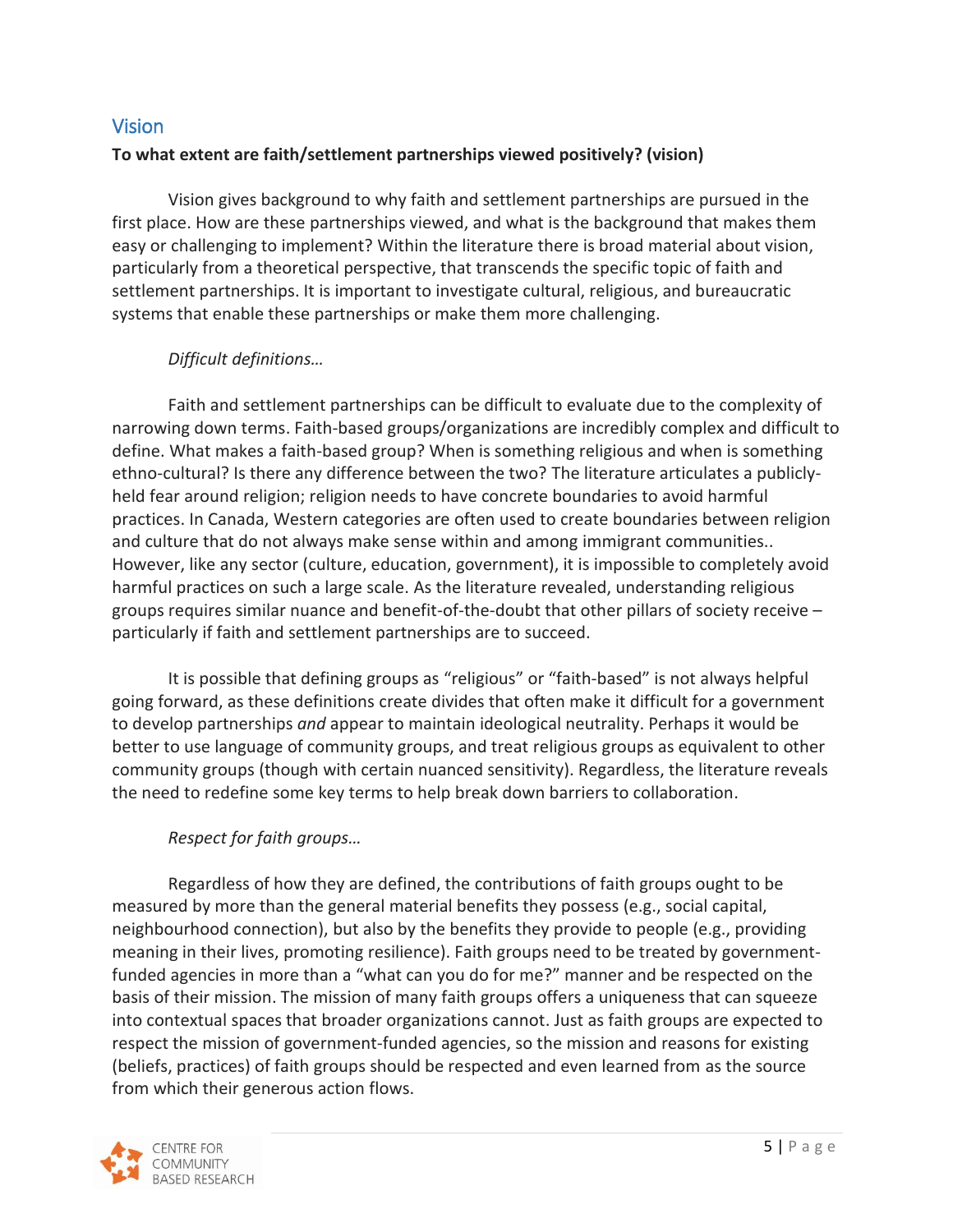#### *Secular bias*…

Deeply-held ideologies can sometimes be barriers to partnership. Therefore, it is essential for employees in secular organizations to understand the biases and assumptions of their organizations when engaging with the religious other. This may be difficult because secular bureaucracies often value control, superiority, and tangible results. Creative thinking is required to move past bureaucratic barriers and understand how structures with different values and emphasises can work together. For instance, one article in the literature review focuses on municipal spirituality – which asks the question of how to give municipal governments language for places that have little instrumental value (graveyards, community meeting places, memorials, nature itself, etc.). If government-funded agencies can learn how to embrace a broader and inclusive spirituality on a local level, they might have more resources for finding common ground for partnerships with faith groups.

If we are indeed moving towards a post-secular existence (as some in the literature theorize) where government is more interested in engaging faith groups and communities, then there is significant work to be done in addressing ideological residue from the secular period. This residue is what makes partnerships between government-funded settlement agencies and faith groups an uneasy and sometimes awkward alliance.

#### *Systemic Limitations*…

Furthermore, more dialogue is needed around the limitations of liberal ideologies in our political system. These ideologies were designed in an Enlightenment era with the assumption of a homogenous societal culture. This ideology universalized equality without context; that equality was to be found in the effect – not in the cause. This means, for instance, if a government-funded agency extended an invitation for partnership to only one specific religious group (regardless of whether it was a majority or minority group), there will always be concerns that the government is playing favourites. Yet that may be the religious group that most naturally fits with the specifics of a certain project. Furthermore, if an agency extended an invitation for all religious groups to participate in an event or project – and only one or two groups chose to participate – this could also be perceived as favoritism (even if all groups were invited).

However, the concern of perceived favouritism runs counter to strengths-based community-building, which focuses on the assets in the community and attempts to utilize them. For faith and settlement partnerships to succeed, a new paradigm is required; one that moves away from broad and general negative equality to dynamic and specific positive equality.

Government policy also needs to shift from a negative to a positive approach towards religion and religious groups. A more diverse religious infrastructure has developed in Canada, which can be a natural preventative measure from the domination or monopoly of a particular

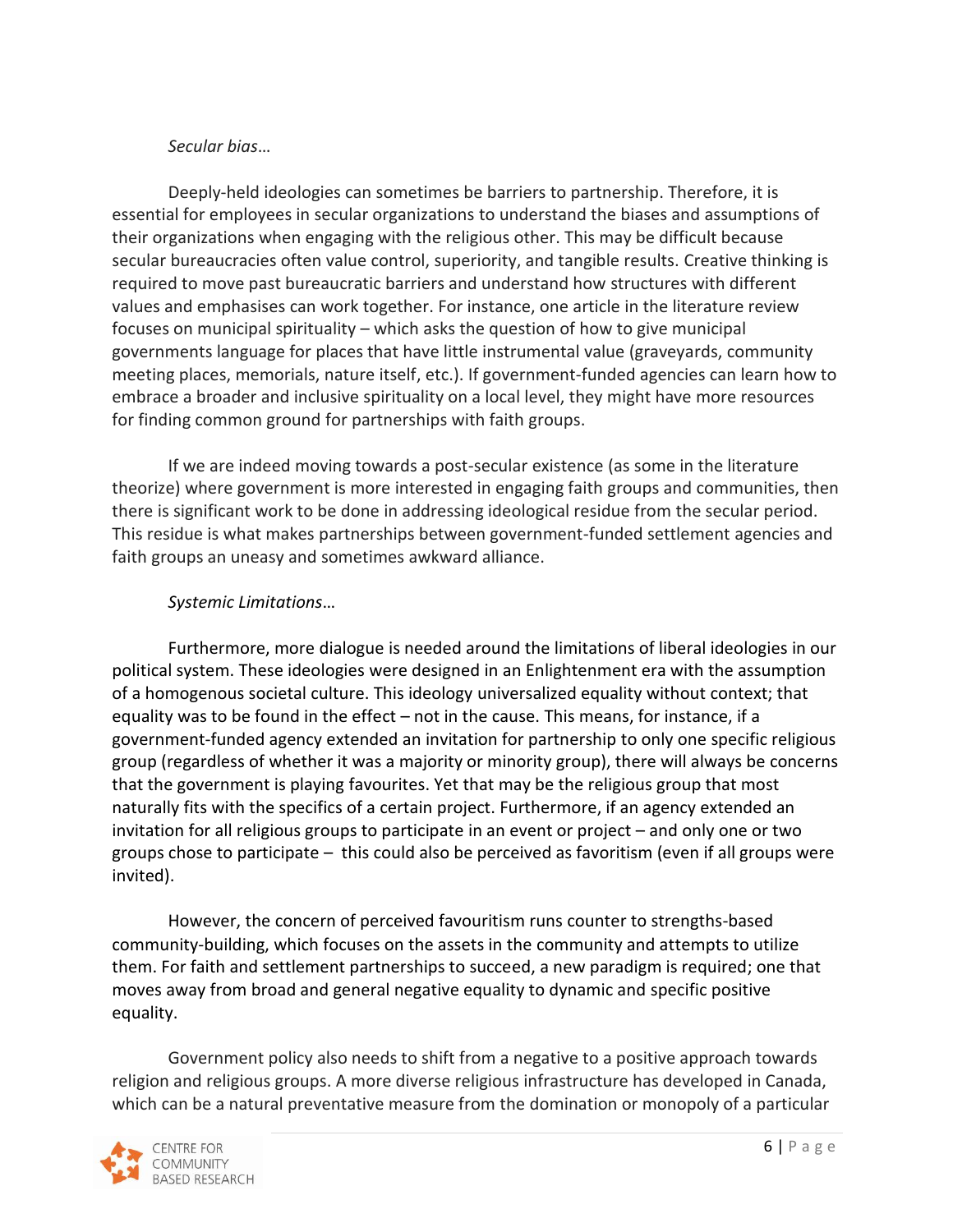religious group. Thus, more education is needed for workers in government-funded agencies around religion, and policies need to reflect the need to engage religion more holistically.

Faith and settlement partnerships are perceived as a positive development, however, significant societal, ideological, and bureaucratic barriers that limit their potential remain on a higher level. Thus, there is a need for more research and investigation into the topic, particularly with regards to long-term benefits and challenges.

# <span id="page-6-0"></span>**Structure**

## **What types of partnerships presently exist and how could they be improved?**

Structure helps us to understand what is currently happening with faith and settlement partnerships. Whereas vision often skews to the abstract and theoretical, structure skews towards the practical and concrete. Specifically, the literature reveals examples of faith and settlement partnerships and learnings and challenges to be gleaned from them. Both structure and process are currently more difficult than vision to find material on, and this is where more recording of these partnerships in action is needed.

## *Early Insights*…

There are a few insightful early returns in the literature that are worth mentioning. Mostly these returns come in the form of stories of successful partnerships. For instance, in Mission, BC, the Local Immigration Partnership (LIP) mobilized local faith communities to welcome 24 new refugees or permanent residents into the community. The LIP did this by leading a forum in January 2016 that was attended by 150 people who shared how they were willing to contribute. The LIP then started working towards finding ways to leverage that energy and worked specifically with faith groups who had already worked on a family settlement project.

Another example is the Canadian government partnering with the Baha'i community to develop a program geared towards increasing the number of Baha'i newcomers in Canada. The program facilitated networks within the community where newcomers were connected and given guidance by Baha'i members in Canada. This program helped to speed up integration and community involvement.

The literature offers many examples of inter-faith groups taking it upon themselves to partner together. Although these do not include settlement agencies, they offer opportunity for continuing a spirit of collaboration.

# **Challenges**

*Complexity of working with faith groups…*

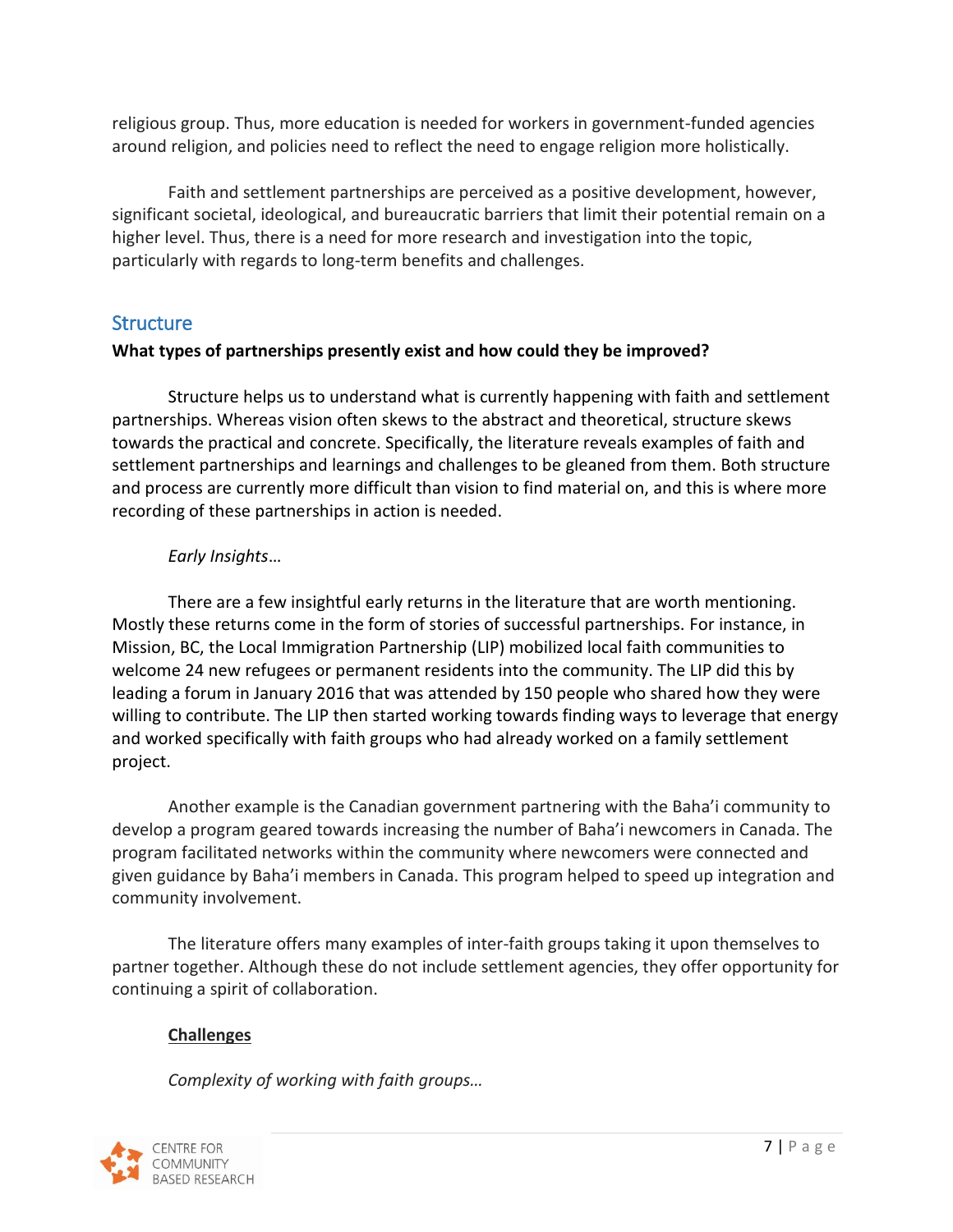Partnerships with faith groups are very complicated; the literature points out that these partnerships seem to work better with focused, short-term projects than more complicated long-term ones. Faith groups are very effective at mobilizing for immediate action, but communication and participation can be challenging for broader groups. For instance, it often seems that faith groups struggle to give out correct information to newcomers; this means that agencies often play catch-up. Religious volunteers need to be trained, which requires even more resources to ensure that communication and messaging are consistent and accurate.

# *Competitive Environment…*

Partnership in an environment that is competitive for resources is also very difficult. Partnership and competition often struggle to go together and the literature indicates that both faith groups and organizations feel that resources are increasingly limited.

## *Decline in religious involvement…*

Religious volunteerism is down as religious participation in Canada goes down, which puts even more pressure on social service agencies. Often religious volunteers feel like their work is underappreciated, while social service agencies often feel over-stretched with dwindling resources and increasing restrictions. There is common ground for collaboration but the environment is not getting any easier.

#### *Privacy…*

Privacy is huge bottleneck. How do service providers partner with faith groups to integrate immigrants, refugees, and newcomers when confidentiality must be maintained? This slows down the potential of partnerships as settlement agencies are unable and unwilling to be fully transparent with the faith groups they are partnering with.

These challenges can be overcome; they require creative solutions that the literature has not completely resolved. Some of these challenges have deeper ideological precedents that were referenced in the "Vision" section. Partnerships are a wonderful opportunity to understand the strengths that each side brings to the table.

In response to the issue of religious groups giving out faulty information, there is a need for more education for volunteers in those groups who would be 'early communicators' with immigrants, newcomers, and refugees. This is a strength for government-funded agencies as they have resources to educate people in standardized ways, as well as access to coaching and training for volunteers. As well, government-funded agencies can be objective and effective evaluators.

Faith groups have strength in numbers; they can mobilize a group of volunteers extremely quickly (especially ethnically-rooted faith groups). They also have access to resources, housing, and property that can be extremely helpful in the settlement process. Also,

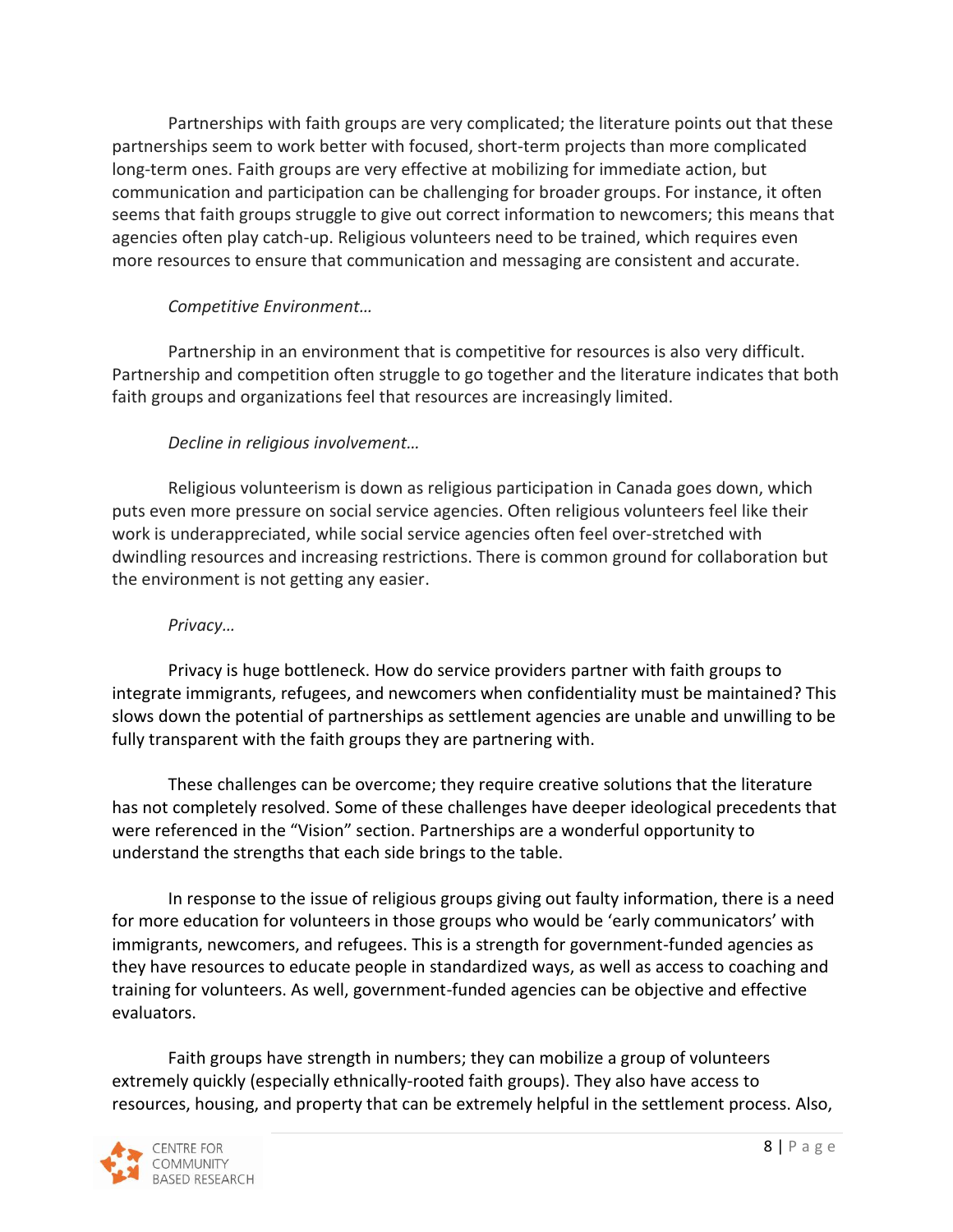since generosity is a cultural value in most religious faiths, it springs naturally from their community. This generosity can provide an example to the surrounding community about volunteering and community involvement. Partnerships can succeed through a strengths-based approach, but they require a significant amount of intentional work to be effective and worthwhile.

#### <span id="page-8-0"></span>**Process**

#### **How can effective partnerships be better facilitated?**

There is a limited amount of information to answer the question of how partnerships can be better facilitated. As mentioned earlier, much of the information is still new, and this affects process more than any other category. Since the Syrian refugee crisis is still relatively new and the idea of faith and settlement partnerships is also relatively new, much of the literature on the topic is telling stories of partnerships that exits. Very little evaluation (especially long-term) currently exists on the topic.

## *Becoming contextually grounded…*

The theoretical issues mentioned in "Vision" impact how partnerships can be better facilitated. But settlement organizations work best as the facilitator when they are creating informal networks between faith group and newcomers. Instead of government-funded agencies continually trying to distance themselves from religion, it would work better for these agencies to be more integrated with the *entire* dimension of the values and experiences of its citizens and immigrants, refugees, and newcomers (which include religion and spirituality).

To do this well, the local context is especially important for LIPs to discern. History, demographics, and organizational ecology are all factors for religious-secular collaboration in a local context. The Vancouver Immigration Partnership, for instance, employs what they label 'localized ground-truthing' to bring together diverse community perspectives into a coherent whole. Instead of treating religious groups as competition for each other, a culture of collaboration can help with the process of giving local communities an inclusive spiritual identity.

#### *More investment in religious stakeholders…*

A need remains for Local Immigration Partnerships to be even more invested in pursuing religious stakeholders. Although there are more difficulties in pursuing relationship with religious groups, they are relatively stable communities that could yield long-term benefits for the community at large. Thus, more representation is needed from ethnic and religious organizations as stakeholders in LIPs nationally. More representation might help to develop stronger comfort with religious and spiritual language as well as the unique contribution of faith groups to newcomer settlement.